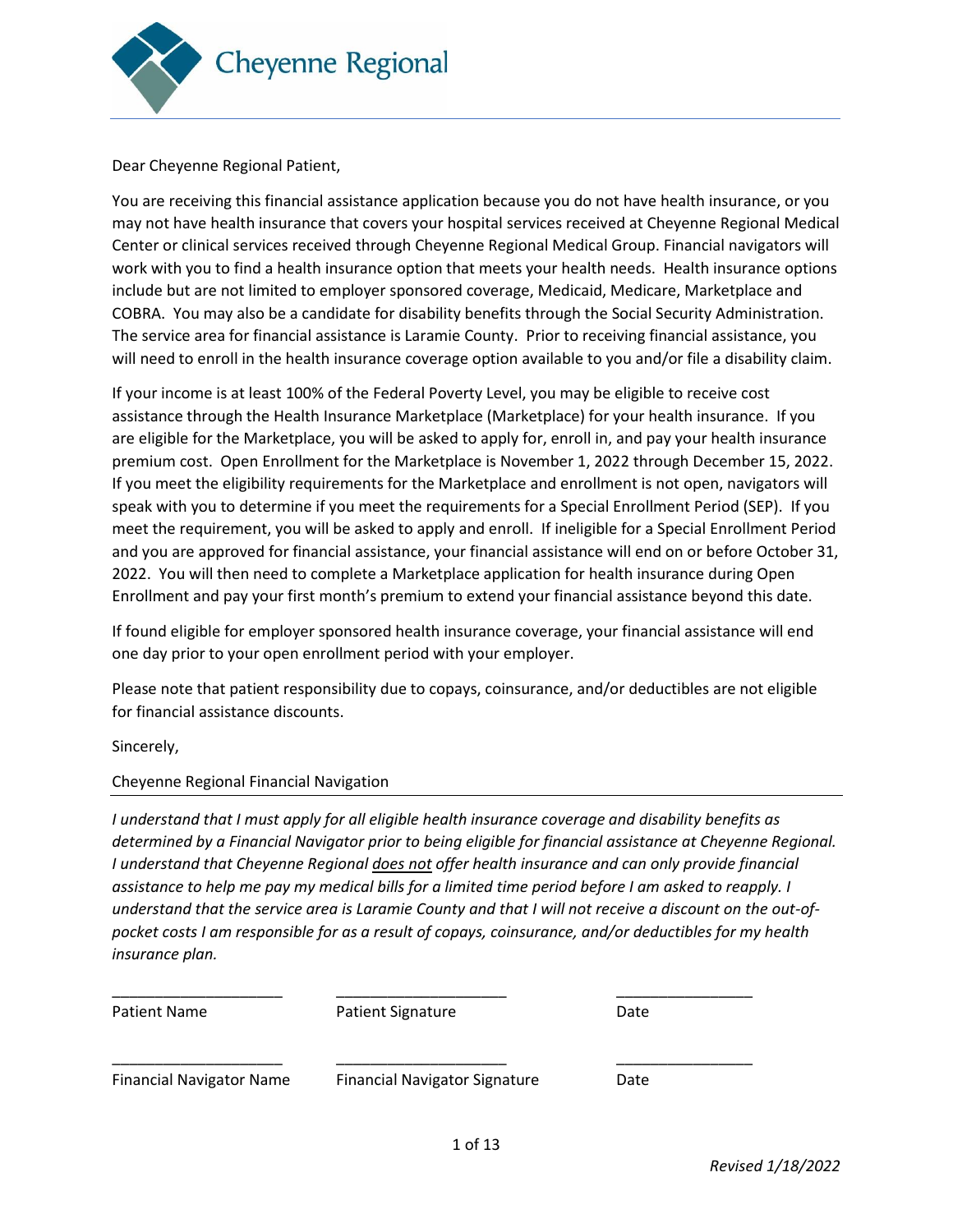

#### **Financial Assistance Application**

Cheyenne Regional provides patient care regardless of ability to pay or insurance coverage status. Financial Assistance applies to Cheyenne Regional Medical Center and Cheyenne Regional Medical Group. You may be eligible to receive care at a reduced cost through our Financial Assistance program. This program is designed to assist individuals who cannot afford necessary healthcare and who are not eligible for health insurance programs. Effective April 1, 2020, financial assistance discounts are not applied to patient responsibility for out-of-pocket costs as a result of copays, coinsurances, and/or deductibles.

Cheyenne Regional supports connecting patients to the care they need and continues to collaborate with other agencies with financial assistance programs within the Cheyenne community. Cheyenne Regional may be able to fully approve you for the Financial Assistance program with information provided to those agencies; however, there may be occasions that Cheyenne Regional will request additional information.

Complete one application per financial household including minor and adult children living in the household. Report income from all household members on this application.

To complete an application:

- 1. Provide Required Documentation Listed on Page 3.
	- **All required documents must be provided within 30 days of receiving a complete application.**
- 2. Complete the Application
	- **Signatures are required on cover letter explaining policy, pages 7 and 8 and if applicable page 9 and page 13.**

Please schedule an appointment to return your completed application and documentation.

| <b>CRMC West Campus-Admissions</b> |
|------------------------------------|
| 214 E. 23rd Street                 |
| Cheyenne, WY 82001                 |
| 307-996-4777 Option 2              |
| Mon-Fri 8:30am-5:00pm              |
|                                    |

\*\*Appointments are available outside of normal business hours.\*\*

For additional assistance in completing your application, please call 307-996-4777 (option 2) or e-mail us a[t Financial.assistance@crmcwy.org.](mailto:Financial.assistance@crmcwy.org)

Please note, your email may not be secure. Although it is unlikely, there is a possibility that it can be intercepted and read by persons to whom *the email is not addressed*. *Cheyenne Regional does not guarantee security or protection of personally identifiable information (PII) sent to its financial navigators via email. If you choose to email your application and/or supporting documents to Cheyenne Regional Financial Navigators, you assume the risk of any unauthorized access to your PII.*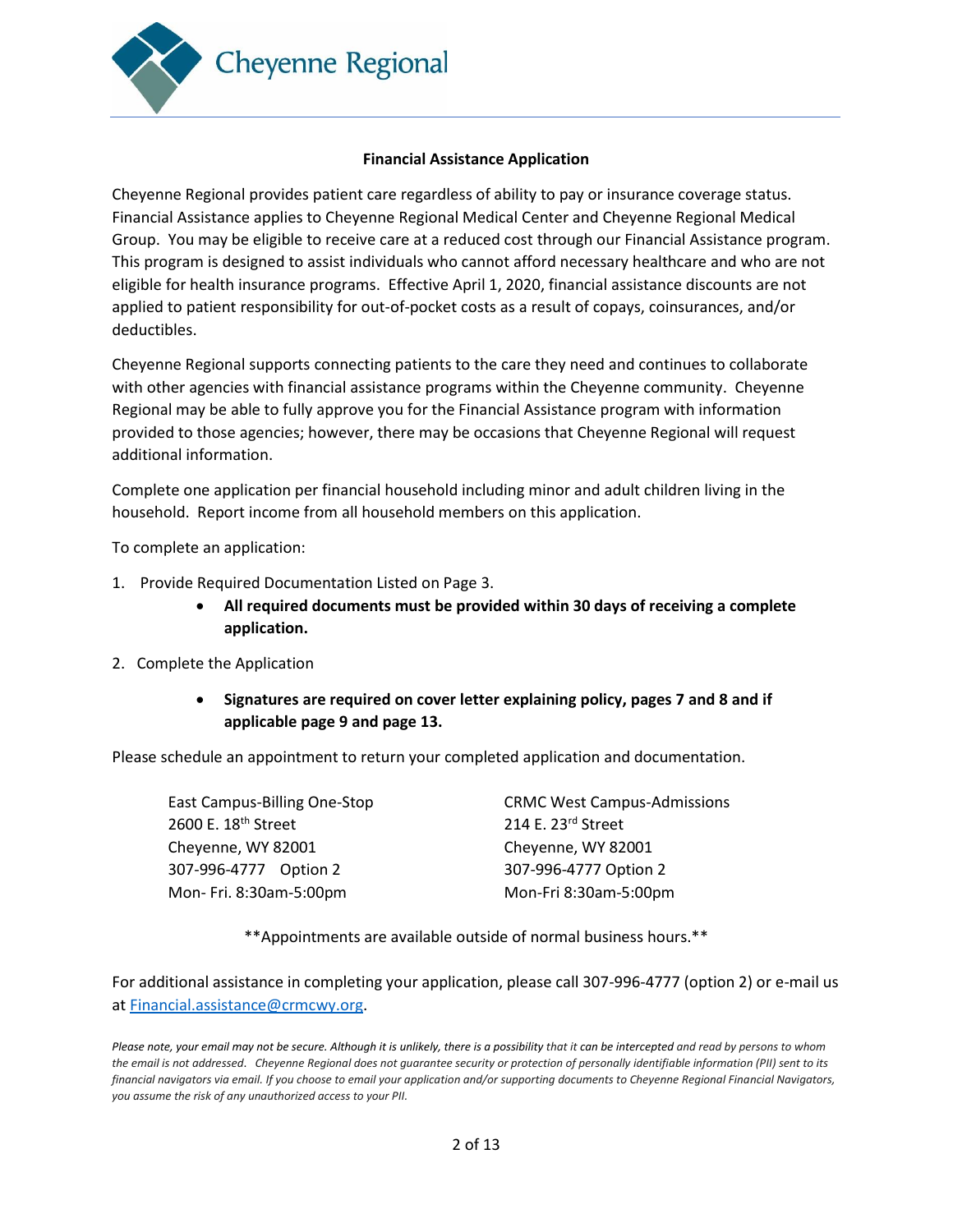

#### **Required Documents:**

- Photo Identification
	- o Examples: Driver's License, Passport, Student ID
- Proof of Residency
	- $\circ$  Examples: Utility bill with your name and address, rent receipt with name and address, proof of staying in a group home, shelter or residential treatment facility.
- Income Verification
	- $\circ$  In order to determine your level of financial assistance on a sliding scale, we must determine your income, family size, and other financial resources available to you. Please see page four for a complete list of income and/or resources that should be disclosed. Please provide the following documentation:
		- Bank Statements: Provide 90 days of bank statements for ALL accounts (checking, savings, or other) from all banks for all financial household members.
		- Tax Return for the Most Current Filing Year OR a Non-Filing Tax Transcript if you do not file taxes.
			- $\circ$  If you do not have a tax return for the most current filing year, you may request it at **IRS.gov/transcript** or call **800-908-9946**.
			- o If you did not file taxes, please provide an IRS letter called the non-filing tax transcript stating that you did not file for the previous year. This may be requested on a 4506-T IRS document.
			- o **If your income is not accurately reflected on your tax return, please include income documentation for the last 90 days.**
		- No Income Verification: If you have no income, please **complete the form on page 9** and provide the following documentation if they apply to you:
			- o A copy of denied unemployment letter and copy of employment history from the Department of Workforce Services.
			- o A letter verifying a recent stay at a shelter or other type of public facility.
			- o A written statement from your physician documenting temporary or long-term disability.
- Private Health Insurance coverage card (including companies on the Health Insurance Marketplace and employer-based health insurance), Medicare A or B card, Medicare Supplemental Insurance, Medicaid or Equality Care.

Prior to financial assistance eligibility determination, a financial navigator will speak with you. At this time, additional documents may be requested.

*Please note, Financial assistance is based upon the organization's financial assistance policy. An approval for financial assistance with one provider does not guarantee an approval or a specific level of assistance at all locations.*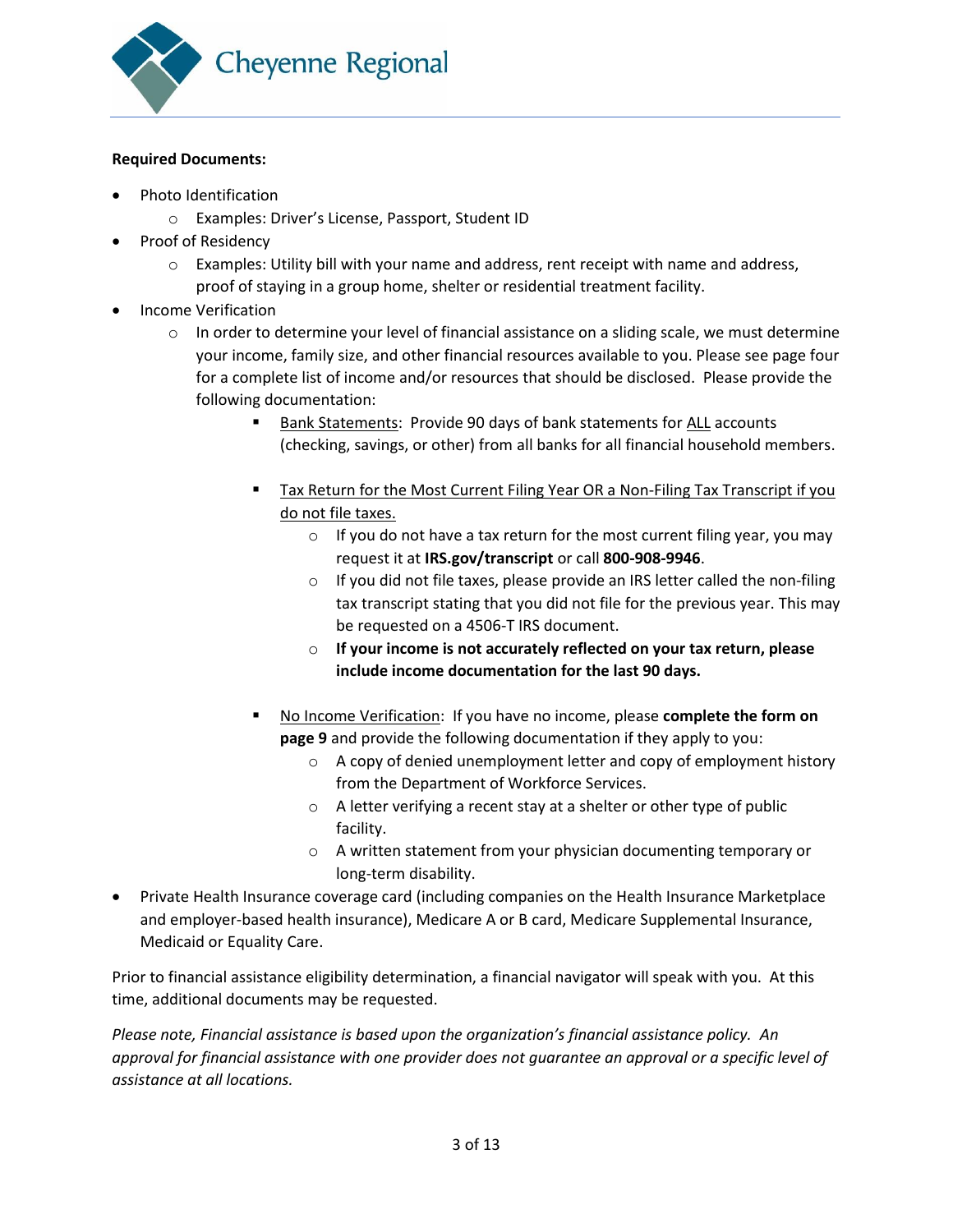

Cheyenne Regional requires anyone applying for financial assistance to be screened for all health insurance coverage options prior to being approved for financial assistance. In order to determine if you or a member of your household may be eligible health insurance coverage, please complete the following section.

## **Please answer the following questions before proceeding to help determine your eligibility for public benefits or other health insurance coverage:**

| Yes | No |                                                                                                                |
|-----|----|----------------------------------------------------------------------------------------------------------------|
|     |    | Is anyone in the household pregnant?                                                                           |
|     |    | Has anyone in the household miscarried in the last 90 days?                                                    |
|     |    | Is anyone in the household under 19 years old?                                                                 |
|     |    | Is anyone in the household currently or expected to be physically or mentally disabled for the next 12 months? |
|     |    | If yes and you have not filed for disability and are not receiving disability payments, complete pages 10-11.  |
|     |    | Did you lose health insurance coverage within the past 60 days? If yes, what date?                             |
|     |    | Have you had an increase in income?                                                                            |
|     |    | Have you previously received financial assistance at CRMC? When?                                               |

**If it is determined that you or a family member is eligible for public assistance, coverage via the Marketplace or other insurance you must make every effort to enroll. Failure to cooperate with Cheyenne Regional in obtaining public benefits for the applicant or their family member will result in a denied financial assistance application.** 

#### Income to Report on Application

- Wages (as reported on the most current filing year tax return or 90 days of income verification if your income has recently changed)
- Social Security (Provide benefit letter)
- Unemployment (Provide benefit or denial letter)
- Worker's Compensation Statement
- Completed Employer Statement Form
- Veteran's Benefits
- Alimony
- Retirement Benefits/Pension
- Self-Employment
- Trust Fund Monies
- Rental Income
- Other Cash Income
- PELL Grants/Scholarships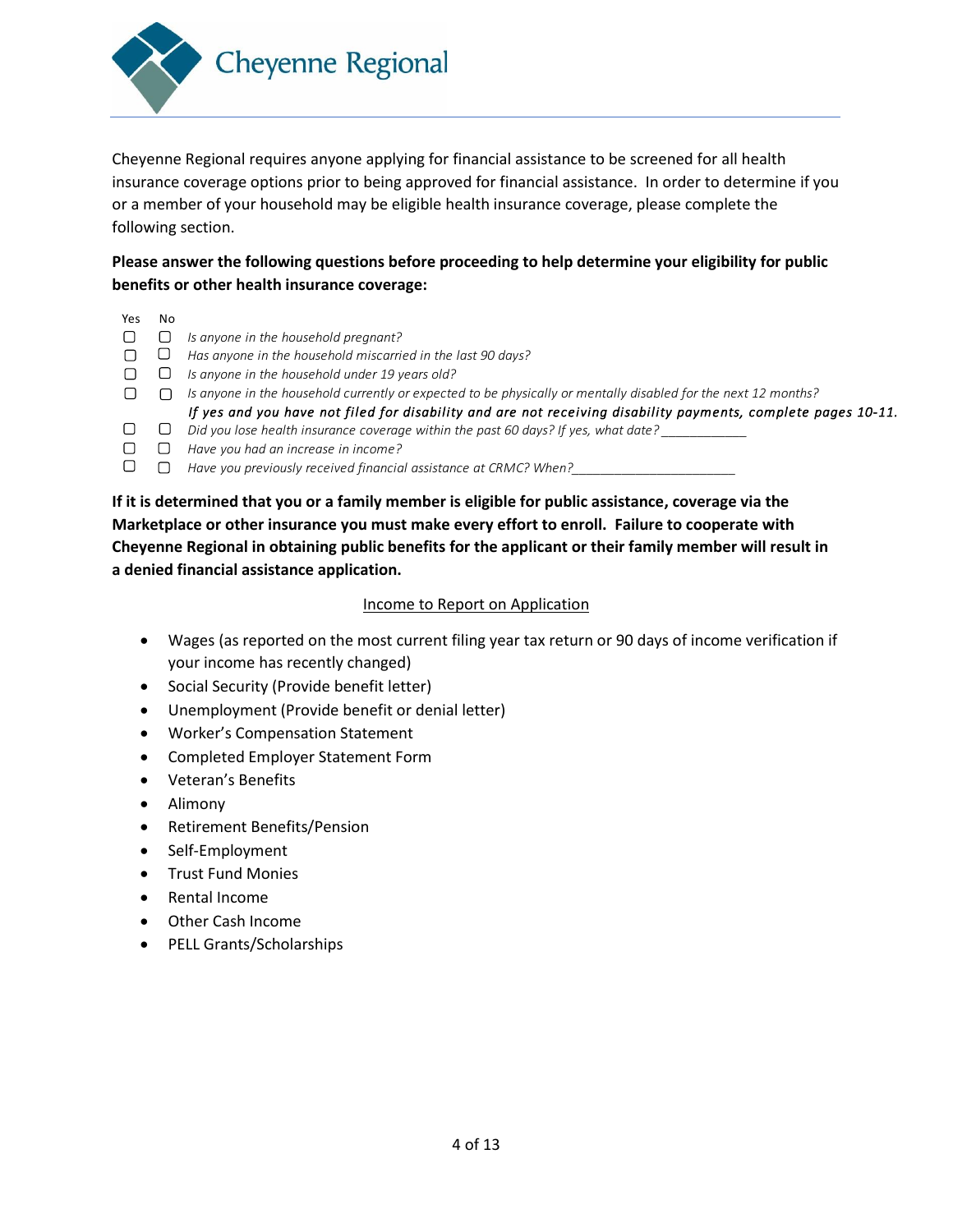

|                                                                    |                            |                 | <b>Guarantor Information</b>          |           |                   |             |                                       |                                       |
|--------------------------------------------------------------------|----------------------------|-----------------|---------------------------------------|-----------|-------------------|-------------|---------------------------------------|---------------------------------------|
| What Language do you speak?                                        |                            |                 | English                               |           | Spanish           |             | Other                                 |                                       |
| What Language do you write                                         |                            |                 | English                               |           | Spanish           |             | Other                                 |                                       |
| Did someone complete this form on                                  |                            |                 |                                       |           |                   |             |                                       |                                       |
| your behalf?                                                       |                            |                 | Yes                                   |           | No                |             |                                       |                                       |
| Si usted prefería este solicitud en español, por favor infórmenos. |                            |                 |                                       |           |                   |             |                                       | Gender/Identity                       |
| Today's Date                                                       |                            |                 | Social Security #:                    |           |                   |             |                                       | Ом Оғ                                 |
| Last Name                                                          | First Name, Middle Initial |                 |                                       |           | Date of Birth:    |             |                                       | Sex                                   |
|                                                                    |                            |                 |                                       |           |                   |             |                                       | $\Box F$<br>$\Box$ M                  |
| Other/Former/Maiden Names:                                         |                            |                 | Are you a U.S. Citizen?               |           |                   |             |                                       | Marital Status (Check one):           |
|                                                                    |                            | $\Box$ Yes      |                                       | $\bigcup$ |                   |             |                                       | □ Never Married □ Married             |
|                                                                    |                            |                 |                                       |           |                   |             |                                       | □Divorced □Legally Separated          |
| Are you a veteran?                                                 |                            | E-Mail Address: |                                       |           |                   |             |                                       | □Widowed □Minor Child                 |
| $\square$ No $\square$ Non-Combat                                  | $\Box$ combat              |                 |                                       |           |                   |             |                                       |                                       |
| <b>Physical Address:</b>                                           | City, State, Zip Code:     |                 |                                       |           | County:           | Home Phone: |                                       |                                       |
| Mailing Address/P.O. Box City, State, Zip Code:                    |                            |                 | Cell Phone:<br>County:                |           |                   |             |                                       |                                       |
|                                                                    | Text Message: Yes or No    |                 |                                       |           |                   |             |                                       |                                       |
|                                                                    |                            |                 |                                       |           |                   |             |                                       |                                       |
| Race (Check One):                                                  |                            |                 |                                       |           |                   |             | Message Phone:                        |                                       |
| $\Box$ Asian $\Box$ African American                               |                            |                 | <b>CAmerican Indian/Alaska Native</b> |           |                   |             |                                       |                                       |
| □ Native Hawaiin/Pacific Islander                                  |                            |                 | □ Other/Multi Racial                  |           |                   |             |                                       |                                       |
| ODecline to Answer<br>White                                        |                            |                 | <b>Lunavailable</b>                   |           |                   |             |                                       |                                       |
| Ethnicity(Check One):                                              |                            |                 | Housing Information:                  |           |                   |             |                                       |                                       |
| □ Non-Hispanic □Hispanic/Latino                                    |                            |                 | □ Own □ Rent □ HUD/CHA                |           |                   |             |                                       |                                       |
| □ African American □ Unavailable                                   |                            |                 | $\Box$ Homeless-How Long? _____       |           |                   |             |                                       | Highest Grade/Edu. Completed:         |
| $\Box$ Decline to Answer                                           |                            |                 | $\bigcup$ Group Home                  |           | <b>CRent Free</b> |             |                                       |                                       |
| Employment (Check one):                                            |                            |                 | <b>Employer Name:</b>                 |           |                   |             |                                       | Employer Phone Number:                |
| <b>O</b> Part Time<br>$\Box$ Full Time                             |                            |                 |                                       |           |                   |             |                                       |                                       |
| □ Self-Employed LUnemployed                                        |                            |                 |                                       |           |                   |             |                                       |                                       |
| □Student □Disabled                                                 | <b>L</b> Retired           |                 | Employer Address:                     |           |                   |             | Date Hired:                           |                                       |
|                                                                    |                            |                 |                                       |           |                   |             |                                       |                                       |
| <b>Emergency Contact Name:</b>                                     |                            |                 | <b>Emergency Contact Number:</b>      |           |                   |             |                                       | Relationship to Patient:              |
| Last Year Taxes Filed?                                             |                            |                 |                                       |           |                   |             |                                       | Can someone claim you as a dependent? |
|                                                                    |                            |                 |                                       |           |                   |             |                                       |                                       |
| Recently lost Employment? Date?                                    |                            |                 | Date Last Worked:                     |           |                   |             |                                       | Financial Household Size:             |
| $\Box$ Yes $\Box$ No                                               |                            |                 |                                       |           |                   |             |                                       |                                       |
| Did you have employer-based health coverage while                  |                            |                 |                                       |           |                   |             | Place of Birth (City, County, State): |                                       |
| $\Box$ Yes $\Box$ No<br>employed?                                  |                            |                 |                                       |           |                   |             |                                       |                                       |
| If you are unemployed, have you filed for unemployment?            |                            |                 |                                       |           |                   |             |                                       | J Yes                                 |
| Please provide approval or denial letter                           |                            |                 |                                       |           |                   |             |                                       | J No                                  |
| If you are unemployed, do you intend to go back to work?           |                            |                 |                                       |           |                   |             |                                       | J Yes                                 |
| If yes, when?                                                      |                            |                 |                                       |           |                   |             |                                       | J No                                  |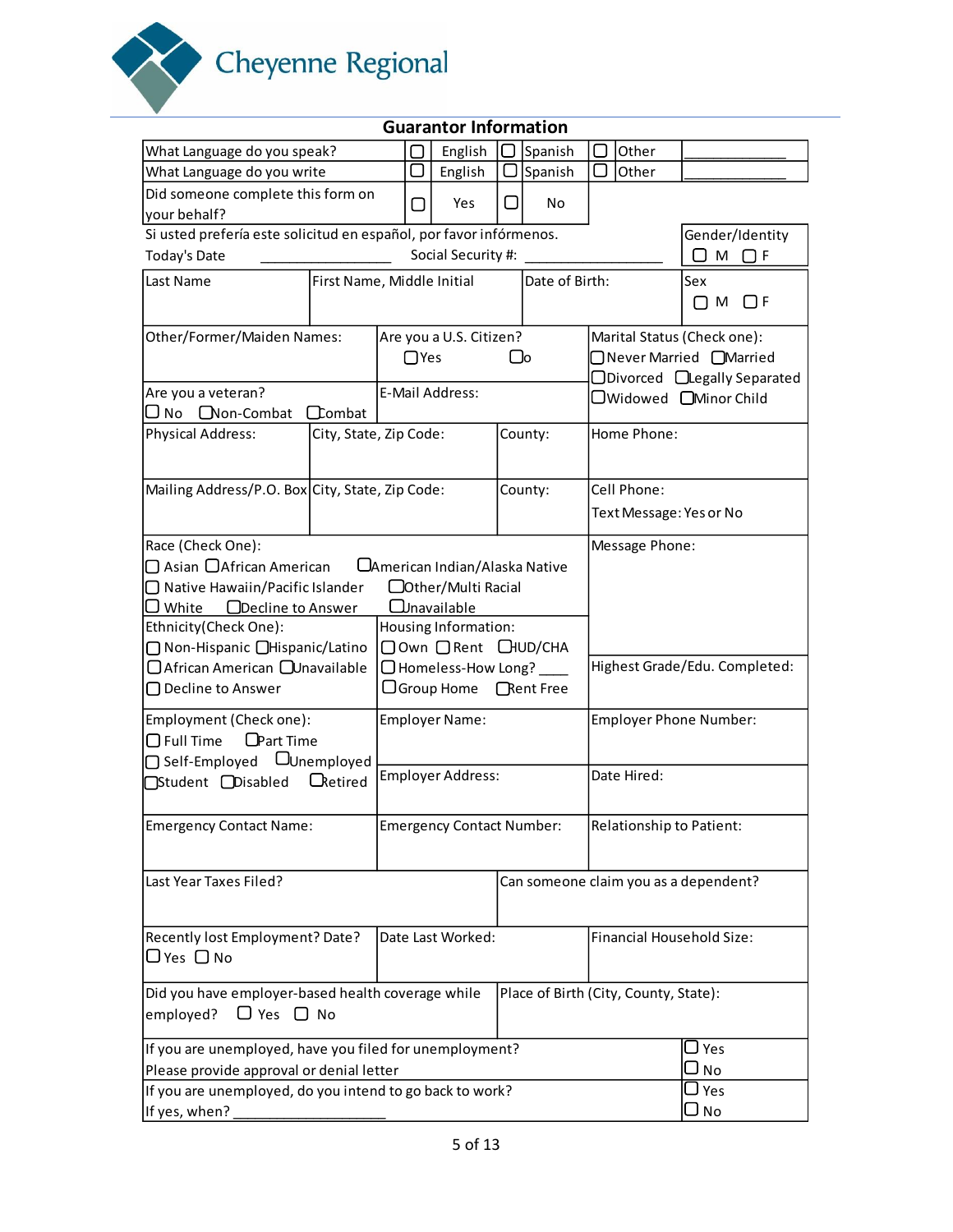

|                                                                                                                | <b>Additional Financial Household Members</b>                                                         |
|----------------------------------------------------------------------------------------------------------------|-------------------------------------------------------------------------------------------------------|
|                                                                                                                | Please list the other financial household members.                                                    |
| Name: when the contract of the contract of the contract of the contract of the contract of the contract of the | Gender/Identity: □M □F Sex: □M<br>$\Box$ F                                                            |
|                                                                                                                |                                                                                                       |
| Relationship to Applicant:                                                                                     | What year was your last tax return filed?                                                             |
|                                                                                                                | Can anyone claim you as a dependent on their tax return?                                              |
| Date of Birth: $\frac{1}{\sqrt{1-\frac{1}{2}}}\left[\frac{1}{\sqrt{1-\frac{1}{2}}}\right]$                     | □ Yes □ No                                                                                            |
| Do you have health insurance? $\Box$ Yes<br>$\Box$ No                                                          | Please list all sources of Income (Gross Income/Month):                                               |
|                                                                                                                |                                                                                                       |
|                                                                                                                |                                                                                                       |
|                                                                                                                |                                                                                                       |
|                                                                                                                |                                                                                                       |
|                                                                                                                | Gender/Identity: □M □ F Sex: □M<br>$\bigcap F$                                                        |
|                                                                                                                |                                                                                                       |
| Relationship to Applicant:<br><u>[</u> [11][12] Denotionship to Applicant:                                     | What year was your last tax return filed?                                                             |
|                                                                                                                | Can anyone claim you as a dependent on their tax return?                                              |
|                                                                                                                | $\Box$ Yes $\Box$ No                                                                                  |
| Do you have health insurance? $\Box$ Yes<br>$\square$ No                                                       | Please list all sources of Income (Gross Income/Month):                                               |
|                                                                                                                |                                                                                                       |
| Name of Insurance: Name of Insurance:                                                                          | Type: Amount: \$                                                                                      |
| Policy #:                                                                                                      |                                                                                                       |
|                                                                                                                |                                                                                                       |
|                                                                                                                | Gender/Identity: □M □F Sex: □M □F                                                                     |
|                                                                                                                |                                                                                                       |
|                                                                                                                |                                                                                                       |
|                                                                                                                | What year was your last tax return filed?<br>Can anyone claim you as a dependent on their tax return? |
|                                                                                                                | $\Box$ Yes $\Box$ No                                                                                  |
| Do you have health insurance? $\Box$ Yes<br>$\Box$ No                                                          | Please list all sources of Income (Gross Income/Month):                                               |
|                                                                                                                |                                                                                                       |
| Name of Insurance:                                                                                             |                                                                                                       |
|                                                                                                                |                                                                                                       |
|                                                                                                                |                                                                                                       |
|                                                                                                                | Gender/Identity: $\Box M$ $\Box F$ Sex: $\Box M$ $\Box F$                                             |
|                                                                                                                |                                                                                                       |
|                                                                                                                |                                                                                                       |
|                                                                                                                |                                                                                                       |
|                                                                                                                | Can anyone claim you as a dependent on their tax return?<br>O Yes ONo                                 |
| Do you have health insurance? $\Box$ Yes<br>$\Box$ No                                                          | Please list all sources of Income (Gross Income/Month):                                               |
|                                                                                                                |                                                                                                       |
| Name of Insurance: 1999 Manual Manual Manual Manual Manual Manual Manual Manual Manual Manual Manual Manual Ma |                                                                                                       |
|                                                                                                                |                                                                                                       |
| Policy #: New York Policy # 2014                                                                               |                                                                                                       |
|                                                                                                                |                                                                                                       |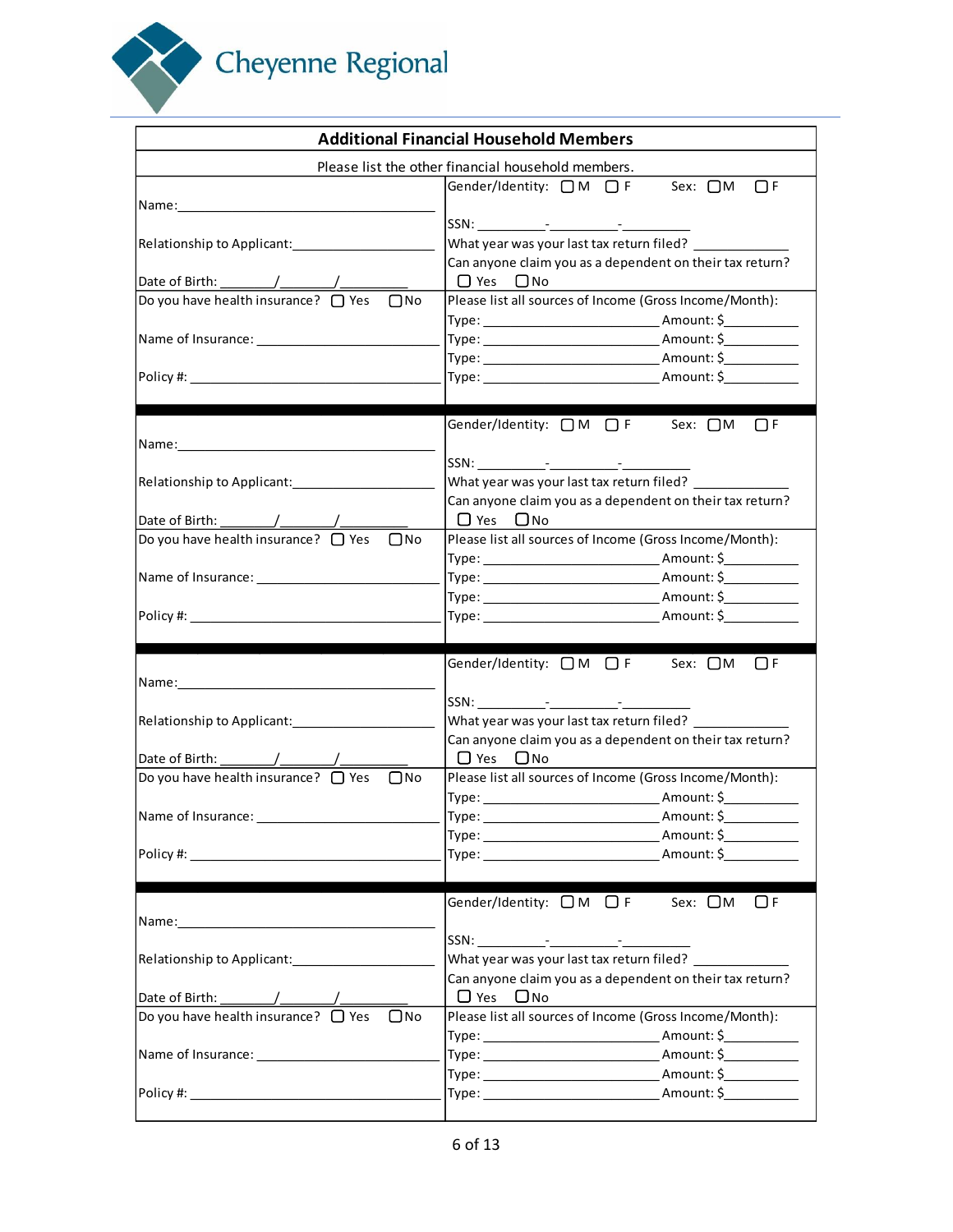Cheyenne Regional

|                                                                              |             |                                                                                                               | <b>Insurance Information</b>                                                                                                                                                                                                                                                                                                                                                                                                                                                                                                                                                         |                                                                                                                                                                                                                                                                                                                                                                                                                                                                                                                                                                             |                                 |                                                                                                                                                                                                                                                                                                                                                                                                                                                                                                                                                                                                                                                                                                                                                                                                                                                                                                                                                                                                                                                                                                                                                                                                                                                                                                                                                                                                                                                                                                                                                                         |
|------------------------------------------------------------------------------|-------------|---------------------------------------------------------------------------------------------------------------|--------------------------------------------------------------------------------------------------------------------------------------------------------------------------------------------------------------------------------------------------------------------------------------------------------------------------------------------------------------------------------------------------------------------------------------------------------------------------------------------------------------------------------------------------------------------------------------|-----------------------------------------------------------------------------------------------------------------------------------------------------------------------------------------------------------------------------------------------------------------------------------------------------------------------------------------------------------------------------------------------------------------------------------------------------------------------------------------------------------------------------------------------------------------------------|---------------------------------|-------------------------------------------------------------------------------------------------------------------------------------------------------------------------------------------------------------------------------------------------------------------------------------------------------------------------------------------------------------------------------------------------------------------------------------------------------------------------------------------------------------------------------------------------------------------------------------------------------------------------------------------------------------------------------------------------------------------------------------------------------------------------------------------------------------------------------------------------------------------------------------------------------------------------------------------------------------------------------------------------------------------------------------------------------------------------------------------------------------------------------------------------------------------------------------------------------------------------------------------------------------------------------------------------------------------------------------------------------------------------------------------------------------------------------------------------------------------------------------------------------------------------------------------------------------------------|
| Health Insurance:                                                            | Medicare:   |                                                                                                               |                                                                                                                                                                                                                                                                                                                                                                                                                                                                                                                                                                                      | Equality Care/Medicaid:                                                                                                                                                                                                                                                                                                                                                                                                                                                                                                                                                     |                                 | Kid Care CHIP:                                                                                                                                                                                                                                                                                                                                                                                                                                                                                                                                                                                                                                                                                                                                                                                                                                                                                                                                                                                                                                                                                                                                                                                                                                                                                                                                                                                                                                                                                                                                                          |
| $\Box$ Yes $\Box$ No                                                         | ∣□ Yes □ No |                                                                                                               | $\Box$ Yes $\Box$ No                                                                                                                                                                                                                                                                                                                                                                                                                                                                                                                                                                 |                                                                                                                                                                                                                                                                                                                                                                                                                                                                                                                                                                             |                                 | $\Box$ Yes $\Box$ No                                                                                                                                                                                                                                                                                                                                                                                                                                                                                                                                                                                                                                                                                                                                                                                                                                                                                                                                                                                                                                                                                                                                                                                                                                                                                                                                                                                                                                                                                                                                                    |
|                                                                              | Policy#:    |                                                                                                               | Policy #:                                                                                                                                                                                                                                                                                                                                                                                                                                                                                                                                                                            |                                                                                                                                                                                                                                                                                                                                                                                                                                                                                                                                                                             |                                 | Policy #:                                                                                                                                                                                                                                                                                                                                                                                                                                                                                                                                                                                                                                                                                                                                                                                                                                                                                                                                                                                                                                                                                                                                                                                                                                                                                                                                                                                                                                                                                                                                                               |
| Prescription Coverage:                                                       |             | Medicare Part D:                                                                                              |                                                                                                                                                                                                                                                                                                                                                                                                                                                                                                                                                                                      |                                                                                                                                                                                                                                                                                                                                                                                                                                                                                                                                                                             |                                 | Prescription Coverage from Prescription Assistance                                                                                                                                                                                                                                                                                                                                                                                                                                                                                                                                                                                                                                                                                                                                                                                                                                                                                                                                                                                                                                                                                                                                                                                                                                                                                                                                                                                                                                                                                                                      |
| $\Box$ Yes $\Box$ No                                                         |             | ∣□ Yes □ No                                                                                                   |                                                                                                                                                                                                                                                                                                                                                                                                                                                                                                                                                                                      |                                                                                                                                                                                                                                                                                                                                                                                                                                                                                                                                                                             |                                 | $\text{Program (PDAP)}?$ Yes $\Box$ No                                                                                                                                                                                                                                                                                                                                                                                                                                                                                                                                                                                                                                                                                                                                                                                                                                                                                                                                                                                                                                                                                                                                                                                                                                                                                                                                                                                                                                                                                                                                  |
|                                                                              |             | Are you enrolled in the Wyoming Medication Donation Program? $\Box$ Yes $\Box$ No                             |                                                                                                                                                                                                                                                                                                                                                                                                                                                                                                                                                                                      |                                                                                                                                                                                                                                                                                                                                                                                                                                                                                                                                                                             |                                 |                                                                                                                                                                                                                                                                                                                                                                                                                                                                                                                                                                                                                                                                                                                                                                                                                                                                                                                                                                                                                                                                                                                                                                                                                                                                                                                                                                                                                                                                                                                                                                         |
|                                                                              |             | If unemployed, Are you eligible for COBRA benefits?                                                           | $\bigcup$ Yes                                                                                                                                                                                                                                                                                                                                                                                                                                                                                                                                                                        | $\Box$ No                                                                                                                                                                                                                                                                                                                                                                                                                                                                                                                                                                   |                                 |                                                                                                                                                                                                                                                                                                                                                                                                                                                                                                                                                                                                                                                                                                                                                                                                                                                                                                                                                                                                                                                                                                                                                                                                                                                                                                                                                                                                                                                                                                                                                                         |
|                                                                              |             | Do you have Social Security Disability? □ Yes □ No                                                            | How long?                                                                                                                                                                                                                                                                                                                                                                                                                                                                                                                                                                            |                                                                                                                                                                                                                                                                                                                                                                                                                                                                                                                                                                             |                                 |                                                                                                                                                                                                                                                                                                                                                                                                                                                                                                                                                                                                                                                                                                                                                                                                                                                                                                                                                                                                                                                                                                                                                                                                                                                                                                                                                                                                                                                                                                                                                                         |
| Insurance Company:<br>COBRA                                                  |             | Subscriber ID:                                                                                                |                                                                                                                                                                                                                                                                                                                                                                                                                                                                                                                                                                                      |                                                                                                                                                                                                                                                                                                                                                                                                                                                                                                                                                                             | Group ID:                       |                                                                                                                                                                                                                                                                                                                                                                                                                                                                                                                                                                                                                                                                                                                                                                                                                                                                                                                                                                                                                                                                                                                                                                                                                                                                                                                                                                                                                                                                                                                                                                         |
| Policy Holder Name:                                                          |             | Policy Holder Date of Birth:<br>$\frac{1}{\sqrt{2\pi}}$                                                       |                                                                                                                                                                                                                                                                                                                                                                                                                                                                                                                                                                                      |                                                                                                                                                                                                                                                                                                                                                                                                                                                                                                                                                                             | Relationship to Patient:        |                                                                                                                                                                                                                                                                                                                                                                                                                                                                                                                                                                                                                                                                                                                                                                                                                                                                                                                                                                                                                                                                                                                                                                                                                                                                                                                                                                                                                                                                                                                                                                         |
| Policy Holder Employer:                                                      |             |                                                                                                               | <b>Employer Phone:</b>                                                                                                                                                                                                                                                                                                                                                                                                                                                                                                                                                               |                                                                                                                                                                                                                                                                                                                                                                                                                                                                                                                                                                             | Policy Holder SSN:              |                                                                                                                                                                                                                                                                                                                                                                                                                                                                                                                                                                                                                                                                                                                                                                                                                                                                                                                                                                                                                                                                                                                                                                                                                                                                                                                                                                                                                                                                                                                                                                         |
|                                                                              |             |                                                                                                               | $\left(\begin{array}{ccc} \begin{array}{ccc} \begin{array}{ccc} \end{array} & \begin{array}{ccc} \end{array} & \begin{array}{ccc} \end{array} & \begin{array}{ccc} \end{array} & \begin{array}{ccc} \end{array} & \begin{array}{ccc} \end{array} & \begin{array}{ccc} \end{array} & \begin{array}{ccc} \end{array} & \begin{array}{ccc} \end{array} & \begin{array}{ccc} \end{array} & \begin{array}{ccc} \end{array} & \begin{array}{ccc} \end{array} & \begin{array}{ccc} \end{array} & \begin{array}{ccc} \end{array} & \begin{array}{ccc} \end{array} & \begin{array}{ccc} \end$ |                                                                                                                                                                                                                                                                                                                                                                                                                                                                                                                                                                             |                                 |                                                                                                                                                                                                                                                                                                                                                                                                                                                                                                                                                                                                                                                                                                                                                                                                                                                                                                                                                                                                                                                                                                                                                                                                                                                                                                                                                                                                                                                                                                                                                                         |
| <b>Billing Claims Address:</b>                                               |             |                                                                                                               |                                                                                                                                                                                                                                                                                                                                                                                                                                                                                                                                                                                      |                                                                                                                                                                                                                                                                                                                                                                                                                                                                                                                                                                             |                                 | <b>Customer Service Phone:</b>                                                                                                                                                                                                                                                                                                                                                                                                                                                                                                                                                                                                                                                                                                                                                                                                                                                                                                                                                                                                                                                                                                                                                                                                                                                                                                                                                                                                                                                                                                                                          |
| Secondary Insurance Company:<br>COBRA                                        |             |                                                                                                               | Subscriber ID:                                                                                                                                                                                                                                                                                                                                                                                                                                                                                                                                                                       |                                                                                                                                                                                                                                                                                                                                                                                                                                                                                                                                                                             |                                 | Group ID:                                                                                                                                                                                                                                                                                                                                                                                                                                                                                                                                                                                                                                                                                                                                                                                                                                                                                                                                                                                                                                                                                                                                                                                                                                                                                                                                                                                                                                                                                                                                                               |
| Policy Holder Name:                                                          |             | Policy Holder Date of Birth:<br>$\begin{array}{c c} \begin{array}{c} \end{array} \end{array}$                 |                                                                                                                                                                                                                                                                                                                                                                                                                                                                                                                                                                                      |                                                                                                                                                                                                                                                                                                                                                                                                                                                                                                                                                                             | Relationship to Patient:        |                                                                                                                                                                                                                                                                                                                                                                                                                                                                                                                                                                                                                                                                                                                                                                                                                                                                                                                                                                                                                                                                                                                                                                                                                                                                                                                                                                                                                                                                                                                                                                         |
| Policy Holder Employer:                                                      |             |                                                                                                               | Employer Phone:                                                                                                                                                                                                                                                                                                                                                                                                                                                                                                                                                                      | $\begin{array}{ccc} \begin{array}{ccc} \hline \end{array} & \begin{array}{ccc} \hline \end{array} & \begin{array}{ccc} \hline \end{array} & \begin{array}{ccc} \hline \end{array} & \begin{array}{ccc} \hline \end{array} & \begin{array}{ccc} \hline \end{array} & \begin{array}{ccc} \hline \end{array} & \begin{array}{ccc} \hline \end{array} & \begin{array}{ccc} \hline \end{array} & \begin{array}{ccc} \hline \end{array} & \begin{array}{ccc} \hline \end{array} & \begin{array}{ccc} \hline \end{array} & \begin{array}{ccc} \hline \end{array} & \begin{array}{$ |                                 | Policy Holder SSN:                                                                                                                                                                                                                                                                                                                                                                                                                                                                                                                                                                                                                                                                                                                                                                                                                                                                                                                                                                                                                                                                                                                                                                                                                                                                                                                                                                                                                                                                                                                                                      |
| <b>Billing Claims Address:</b>                                               |             |                                                                                                               |                                                                                                                                                                                                                                                                                                                                                                                                                                                                                                                                                                                      |                                                                                                                                                                                                                                                                                                                                                                                                                                                                                                                                                                             |                                 | <b>Customer Service Phone:</b><br>$\left(\begin{array}{ccc} 1 & 0 & 0 \\ 0 & 0 & 0 \end{array}\right)$ and $\left(\begin{array}{ccc} 1 & 0 & 0 \\ 0 & 0 & 0 \end{array}\right)$ and $\left(\begin{array}{ccc} 1 & 0 & 0 \\ 0 & 0 & 0 \end{array}\right)$                                                                                                                                                                                                                                                                                                                                                                                                                                                                                                                                                                                                                                                                                                                                                                                                                                                                                                                                                                                                                                                                                                                                                                                                                                                                                                                |
|                                                                              |             |                                                                                                               |                                                                                                                                                                                                                                                                                                                                                                                                                                                                                                                                                                                      |                                                                                                                                                                                                                                                                                                                                                                                                                                                                                                                                                                             |                                 | Are you seeking medical care as a result of an accident? $\Box$ Yes $\Box$ No If yes, complete the following:                                                                                                                                                                                                                                                                                                                                                                                                                                                                                                                                                                                                                                                                                                                                                                                                                                                                                                                                                                                                                                                                                                                                                                                                                                                                                                                                                                                                                                                           |
| Date of Accident:                                                            |             | Was it a motor vehicle accident?                                                                              |                                                                                                                                                                                                                                                                                                                                                                                                                                                                                                                                                                                      |                                                                                                                                                                                                                                                                                                                                                                                                                                                                                                                                                                             |                                 | Was the accident work related?                                                                                                                                                                                                                                                                                                                                                                                                                                                                                                                                                                                                                                                                                                                                                                                                                                                                                                                                                                                                                                                                                                                                                                                                                                                                                                                                                                                                                                                                                                                                          |
| $\frac{1}{\sqrt{1-\frac{1}{2}}}\left( \frac{1}{\sqrt{1-\frac{1}{2}}}\right)$ |             | $\Box$ Yes $\Box$ No                                                                                          |                                                                                                                                                                                                                                                                                                                                                                                                                                                                                                                                                                                      |                                                                                                                                                                                                                                                                                                                                                                                                                                                                                                                                                                             | $\Box$ Yes $\Box$ No            |                                                                                                                                                                                                                                                                                                                                                                                                                                                                                                                                                                                                                                                                                                                                                                                                                                                                                                                                                                                                                                                                                                                                                                                                                                                                                                                                                                                                                                                                                                                                                                         |
|                                                                              |             | Where did the accident occur? Auto Insurance Company and Policy #:                                            |                                                                                                                                                                                                                                                                                                                                                                                                                                                                                                                                                                                      |                                                                                                                                                                                                                                                                                                                                                                                                                                                                                                                                                                             |                                 | Worker's Compensation #:                                                                                                                                                                                                                                                                                                                                                                                                                                                                                                                                                                                                                                                                                                                                                                                                                                                                                                                                                                                                                                                                                                                                                                                                                                                                                                                                                                                                                                                                                                                                                |
|                                                                              |             | Do you have an attorney involved and/or a settlement pending? $\Box$ Yes $\Box$ No                            |                                                                                                                                                                                                                                                                                                                                                                                                                                                                                                                                                                                      |                                                                                                                                                                                                                                                                                                                                                                                                                                                                                                                                                                             |                                 |                                                                                                                                                                                                                                                                                                                                                                                                                                                                                                                                                                                                                                                                                                                                                                                                                                                                                                                                                                                                                                                                                                                                                                                                                                                                                                                                                                                                                                                                                                                                                                         |
| agency for any outstanding balances.                                         |             |                                                                                                               |                                                                                                                                                                                                                                                                                                                                                                                                                                                                                                                                                                                      |                                                                                                                                                                                                                                                                                                                                                                                                                                                                                                                                                                             |                                 | Assignment and Release: I authorize Cheyenne Regional to disclose medical information as necessary to receive payment and<br>assign all benefits, if any, directly to Cheyenne Regional that otherwise might be payable to me for services rendered. I<br>understand that Cheyenne Regional may also release medical information about me to physicians or other health care<br>providers who may be involved in my continued care. I understand that this authorization will remain in effect for twelve (12)<br>months. If I choose to seek medical care with another provider, I understand that the treatment and information may still be<br>shared with my insurance or other medical carrier. I understand that Cheyenne Regional will file an initial claim with<br>Medicare, Medicaid, insurance, or any other third party, if I have provided and signed the necessary information and/or forms.<br>I understand that I am financially responsible for all of my charges whether or not they are covered by my insurance carrier. I<br>also agree to be responsible for payment of any services rendered if my insurance company takes longer than sixty (60) days<br>from the date of service. If this occurs, I will be responsible for seeking reimbursement from my insurance company. I<br>authorize the use of this signature on all insurance submissions. I understand that if I fail to make a good faith effort to keep<br>my account current, Cheyenne Regional reserves the right to refuse non-acute medical services and to engage a collection |
|                                                                              |             | Signature of Responsible Party: 2008 2014 12:00 12:00 12:00 12:00 12:00 12:00 12:00 12:00 12:00 12:00 12:00 1 |                                                                                                                                                                                                                                                                                                                                                                                                                                                                                                                                                                                      |                                                                                                                                                                                                                                                                                                                                                                                                                                                                                                                                                                             | <b>Date:</b>                    |                                                                                                                                                                                                                                                                                                                                                                                                                                                                                                                                                                                                                                                                                                                                                                                                                                                                                                                                                                                                                                                                                                                                                                                                                                                                                                                                                                                                                                                                                                                                                                         |
| <b>Print Name:</b>                                                           |             |                                                                                                               |                                                                                                                                                                                                                                                                                                                                                                                                                                                                                                                                                                                      |                                                                                                                                                                                                                                                                                                                                                                                                                                                                                                                                                                             | <b>Relationship to Patient:</b> |                                                                                                                                                                                                                                                                                                                                                                                                                                                                                                                                                                                                                                                                                                                                                                                                                                                                                                                                                                                                                                                                                                                                                                                                                                                                                                                                                                                                                                                                                                                                                                         |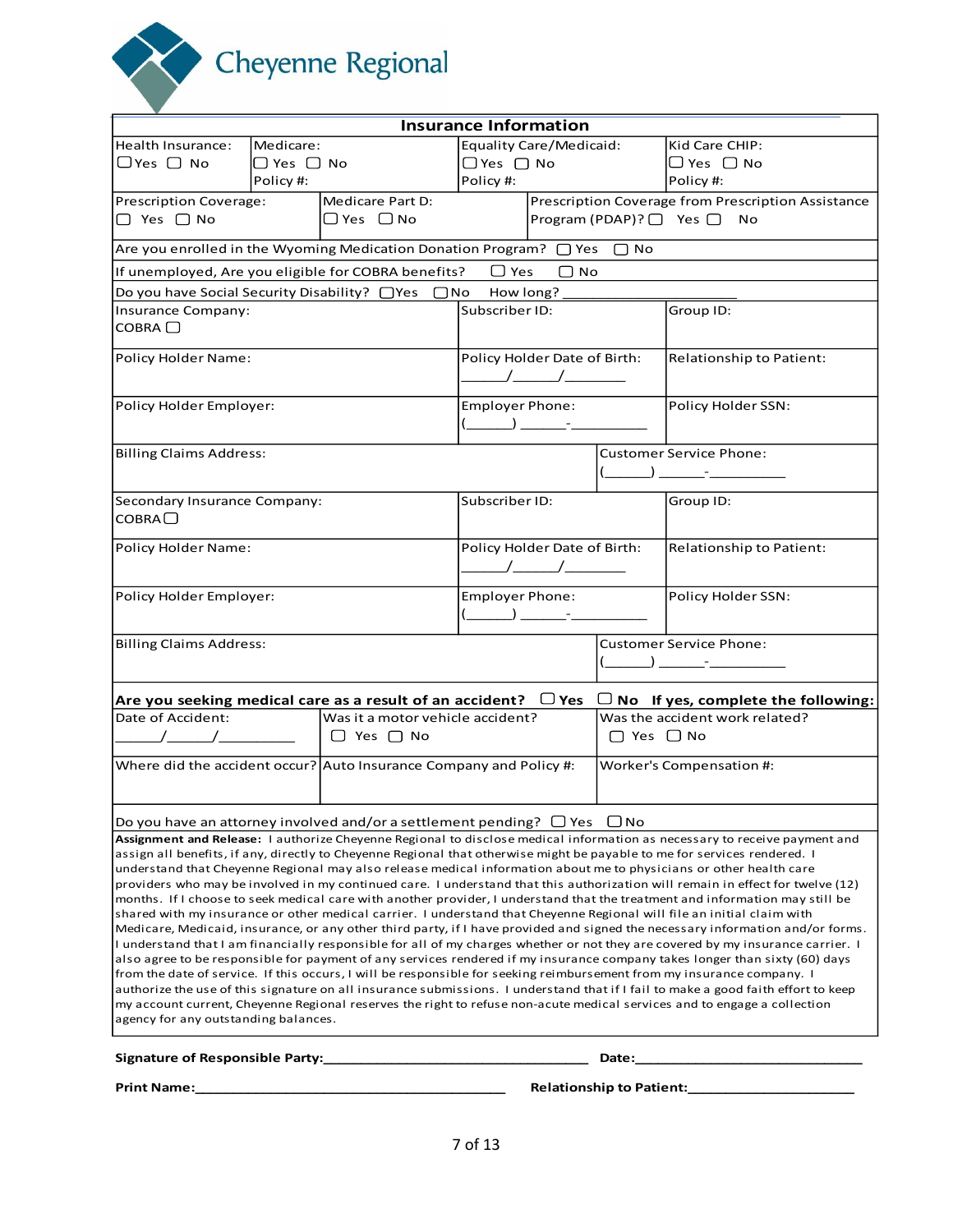

#### **PATIENTS WITHOUT INCOME**

If you have no income, please indicate which of the following you can provide as documentation (select all that apply):

|  | $\Box$ A copy of a denied unemployment letter. |  |  |  |  |
|--|------------------------------------------------|--|--|--|--|
|--|------------------------------------------------|--|--|--|--|

 $\bigcap$  A letter from the Comea Shelter or Safe house verifying a recent stay at the shelter.

D Does anyone give you money on a monthly basis to pay your expenses?

 $\Box$  Yes  $\Box$  No

Amount of Monthly Payment Provided \$\_\_\_\_\_\_\_\_\_\_\_

 Someone provides shelter and nutritional support for me. **(Please complete the form on the following page 9.)**

# **ALL PATIENTS: COBRA INSURANCE AND BILLING QUESTIONS**

| May we provide you with information about payment arrangements?                                                                               | Yes | No.       |
|-----------------------------------------------------------------------------------------------------------------------------------------------|-----|-----------|
| Have you recently lost employment?                                                                                                            | Yes | No        |
| If you lost employment in the past 60 days and had health insurance<br>coverage, are you eligible for COBRA benefits?<br>Please list employer | Yes | <b>No</b> |
| Is your former employer contributing to you COBRA benefits?                                                                                   | Yes | No        |
| Have you ever filed for Bankruptcy or do you intend to?                                                                                       | Yes | No        |
| If yes, What state? Case #                                                                                                                    |     |           |
| File date: The contract of the contract of the contract of the contract of the contract of the contract of the<br>Discharge date:             |     |           |
| Is the reason for filing for bankruptcy due to medical bills?                                                                                 | Yes |           |

*My signature indicates that all the information I have provided is true and correct. I hereby grant permission to this agency to obtain and share the information I have provided for the purpose of determining eligibility for assistance. I understand that failure to disclose insurance coverage for services provided or any household income will exclude me from receiving discounts and the agencies in which I applied for discounts have the right to full legal recourse to collect full billed charges.* 

| Signature of Responsible Party | Date                           |
|--------------------------------|--------------------------------|
| <b>Print Name</b>              | <b>Relationship to Patient</b> |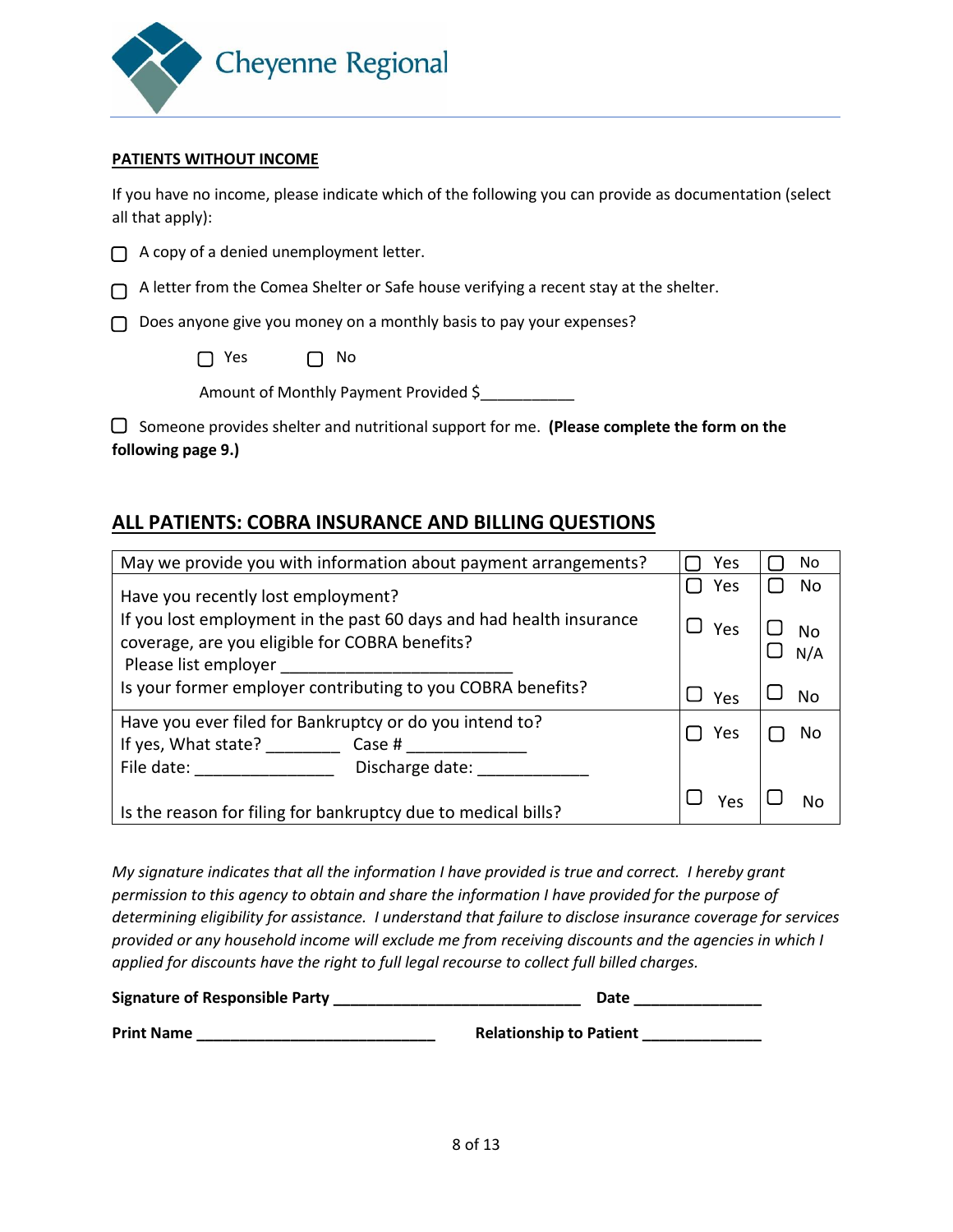

#### **Statement of Self-Declared Income**

#### **A. Patient**

| Please list yourself and the persons in your household. (A household is defined as yourself, spouse, and dependents.) |
|-----------------------------------------------------------------------------------------------------------------------|
|                                                                                                                       |

\_\_\_\_\_\_\_\_\_\_\_\_\_\_\_\_\_\_\_\_\_\_\_\_\_\_\_\_\_\_\_ \_\_\_\_\_\_\_\_\_\_\_\_\_\_\_\_\_\_\_\_\_\_\_\_\_\_\_\_\_\_\_ \_\_\_\_\_\_\_\_\_\_\_\_\_\_\_\_\_\_\_\_\_\_\_\_\_\_\_\_\_\_\_\_\_

\_\_\_\_\_\_\_\_\_\_\_\_\_\_\_\_\_\_\_\_\_\_\_\_\_\_\_\_\_\_\_ \_\_\_\_\_\_\_\_\_\_\_\_\_\_\_\_\_\_\_\_\_\_\_\_\_\_\_\_\_\_\_ \_\_\_\_\_\_\_\_\_\_\_\_\_\_\_\_\_\_\_\_\_\_\_\_\_\_\_\_\_\_\_\_\_ **\*\*\*\*\*\*WHENEVER THERE IS A CHANGE IN THESE CIRCUMSTANCES, ANOTHER FORM MUST BE COMPLETED\*\*\*\*\*\*** Have you ever filed a tax return? \_\_\_\_\_\_\_\_\_\_\_\_\_\_\_\_\_ If yes, what was the year of the last time you filed? \_\_\_

**STOP HERE! The rest of this form is to be completed by the person you are either living with or your employer.**

**Please answer the questions in section B, section C, section D, and section E as appropriate in regards to those listed above.** 

Please print your name:

| <b>B. Shelter/Nutritional Support</b>                                                                            |  |
|------------------------------------------------------------------------------------------------------------------|--|
| 1. I pay for or furnish shelter for the individuals listed at the top of the page.<br>I P YES<br><b>NO</b>       |  |
|                                                                                                                  |  |
| b. If NO, who pays for or furnishes shelter for the individuals listed at the top of the page:                   |  |
|                                                                                                                  |  |
| 2. I provide food for the individuals listed at the top of the page.<br>$\Box$ YES<br><b>NO</b>                  |  |
| a. If NO, how is food purchased for the individuals listed at the top of the page?                               |  |
| <b>Donated Food</b><br>Food Stamps The Reader                                                                    |  |
| $\Box$ YES<br>3. Is the person listed above paying rent or utilities?<br><b>NO</b><br>∩                          |  |
| a. If YES, how much do they pay for rent and/or utilities on a monthly basis?                                    |  |
|                                                                                                                  |  |
|                                                                                                                  |  |
| C. Unemployment                                                                                                  |  |
| 1. To the best of my knowledge, the individuals listed above are not employed: $\Box$ YES<br><b>NO</b><br>$\Box$ |  |
|                                                                                                                  |  |
|                                                                                                                  |  |
|                                                                                                                  |  |
|                                                                                                                  |  |
| D. Verification of Employment                                                                                    |  |
| 1. I employ the following person(s) listed above: _______________________________                                |  |
| 2. I give a monthly wage of \$_________________________to the employed individuals.                              |  |
|                                                                                                                  |  |
|                                                                                                                  |  |
| <b>E. Cash Constibutions</b>                                                                                     |  |

I give monthly cash contributions to the person(s) listed above in the amount of \$\_\_\_\_\_\_\_\_\_\_\_\_\_\_\_\_\_\_\_\_\_\_\_\_\_\_\_\_

| Signature of person completing this form |                                            | Signature of Patient (or responsible party of minor) |                                                       |  |
|------------------------------------------|--------------------------------------------|------------------------------------------------------|-------------------------------------------------------|--|
|                                          |                                            |                                                      |                                                       |  |
| <b>Print Name</b>                        | Date                                       | <b>Print Name</b>                                    | Date                                                  |  |
| Address of person completing the form    |                                            |                                                      |                                                       |  |
|                                          |                                            |                                                      | Did we get a copy of or verify the signer's $ID:$ YES |  |
|                                          | Phone Number of person completing the form |                                                      |                                                       |  |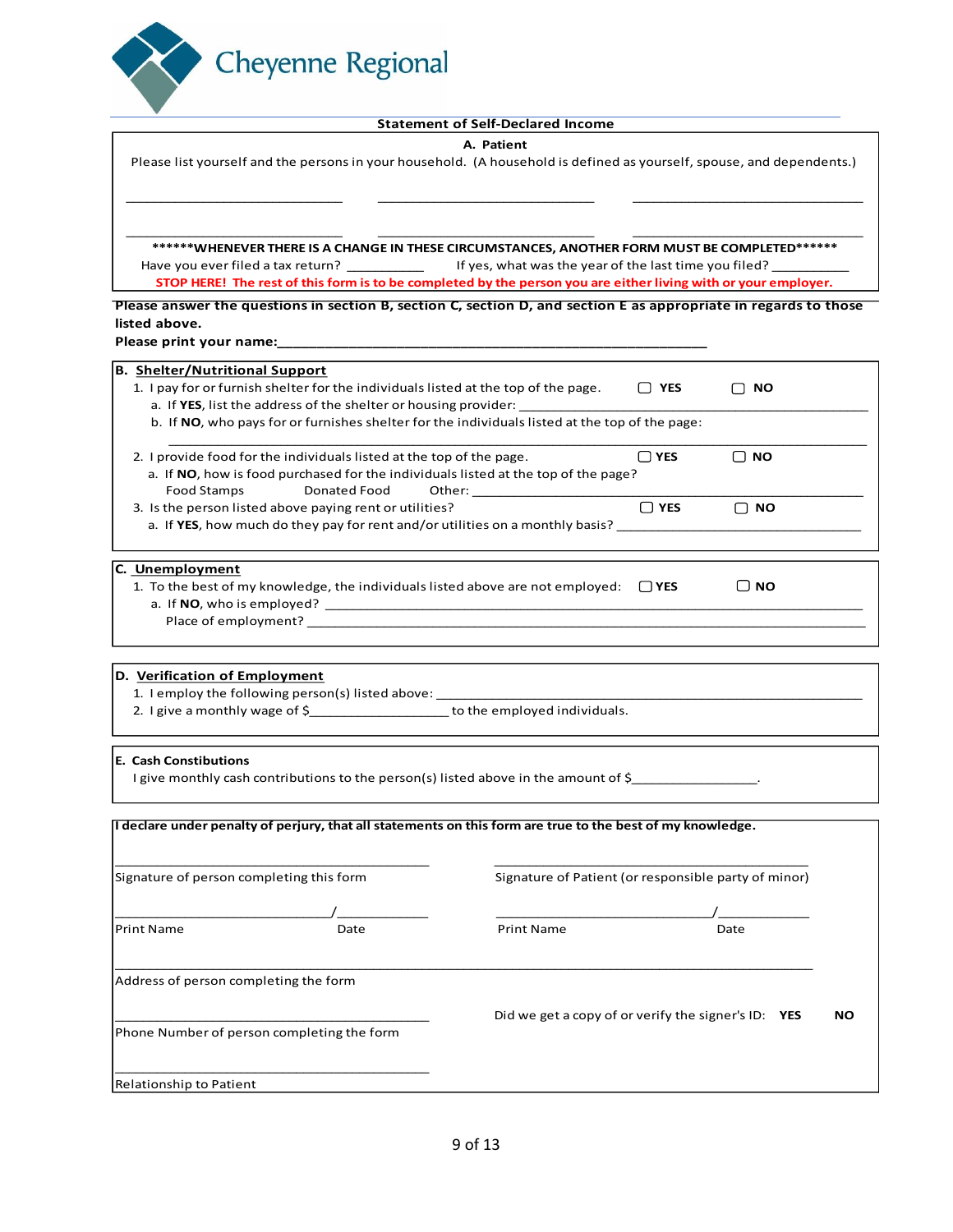

## **DISABILITY CLAIM SCREENING FORM**

# **Complete this form if you have a disability and have not submitted a claim to the Social Security Administration.**

If you are currently physically or mentally disabled or expect to be within the next 12 months and would like to file for disability, please complete the form below and review with a Financial Navigator during your financial assistance intake appointment.

#### Name of Individual in Household that is physically or mentally disabled: \_\_\_\_\_\_

#### **Part A: Homelessness/At-Risk Assessment**

| <b>Homeless</b>                                                                                                                                                                                                                                   |  | <b>At-Risk for Homelessness</b>                                                 |  |  |
|---------------------------------------------------------------------------------------------------------------------------------------------------------------------------------------------------------------------------------------------------|--|---------------------------------------------------------------------------------|--|--|
| Outdoors                                                                                                                                                                                                                                          |  | Doubled up/couch-surfing                                                        |  |  |
| Shelter                                                                                                                                                                                                                                           |  | Received eviction notice or owe substantial<br>payments in rent/utilities       |  |  |
| <b>Transitional Housing</b>                                                                                                                                                                                                                       |  | Permanent supportive housing that is grant<br>funded (Housing First placements) |  |  |
|                                                                                                                                                                                                                                                   |  | Exiting foster care                                                             |  |  |
|                                                                                                                                                                                                                                                   |  | Institution - hospital, nursing home, etc.                                      |  |  |
|                                                                                                                                                                                                                                                   |  | Jail                                                                            |  |  |
| Are you in an institution or jail? $\Box$ Yes $\Box$ No<br>If yes, are you expected to be released within 30 days? $\vert$   Yes     No<br>Were you experiencing homelessness before entering the facility? $\vert \vert$ Yes $\vert \vert$<br>No |  |                                                                                 |  |  |
| Have you had difficulty maintaining housing? $\Box$ Yes                                                                                                                                                                                           |  | No                                                                              |  |  |
| If yes, please describe:                                                                                                                                                                                                                          |  |                                                                                 |  |  |

Where are you currently living? *Check the appropriate selection.*

\_\_\_\_\_\_\_\_\_\_\_\_\_\_\_\_\_\_\_\_\_\_\_\_\_\_\_\_\_\_\_\_\_\_\_\_\_\_\_\_\_\_\_\_\_\_\_\_\_\_\_\_\_\_\_\_\_\_\_\_\_\_\_\_\_\_\_\_\_\_\_\_\_\_\_\_\_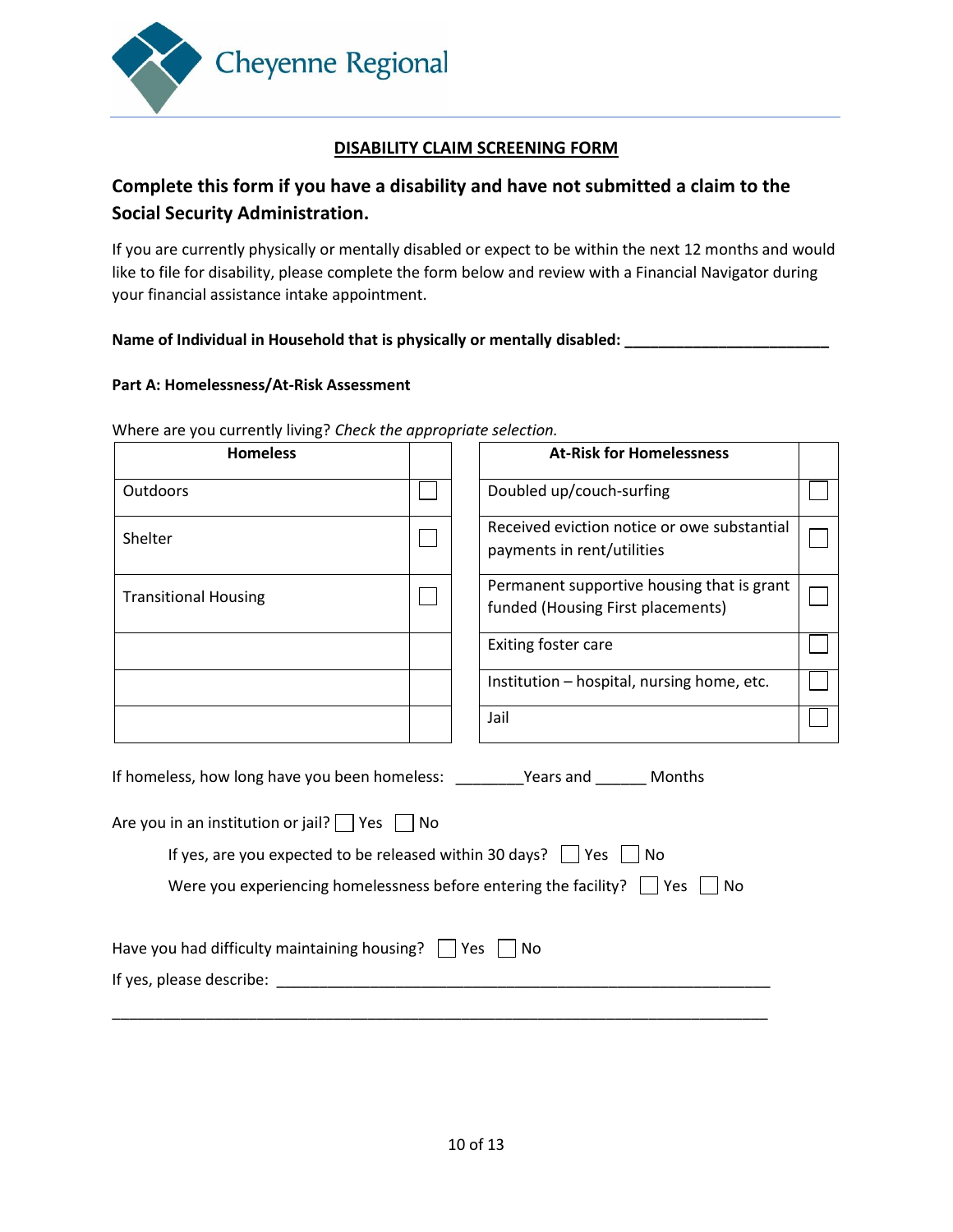

### **DISABILITY CLAIM SCREENING FORM CONTINUED**

# **Complete this form if you have a disability and have not submitted a claim to the Social Security Administration.**

| Part B: Current Application for SSA Benefits or Pending Appeal                                                                                                                                                                |                                                        |  |  |  |
|-------------------------------------------------------------------------------------------------------------------------------------------------------------------------------------------------------------------------------|--------------------------------------------------------|--|--|--|
| Have you recently applied for Social Security benefits? $\vert$   Yes     No                                                                                                                                                  |                                                        |  |  |  |
| If yes, date: The same of the same of the same of the same of the same of the same of the same of the same of the same of the same of the same of the same of the same of the same of the same of the same of the same of the | Decision on application: Pending Denied Pending Appeal |  |  |  |
| If pending appeal, are you waiting on a decision? $\Box$ Yes $\Box$ No                                                                                                                                                        |                                                        |  |  |  |
| Are you working with a lawyer? $\Box$ Yes $\Box$ No                                                                                                                                                                           |                                                        |  |  |  |

#### **Part C: Diagnostic Information**

| Please list all of your mental and physical health diagnoses:                                      |                         |  |  |
|----------------------------------------------------------------------------------------------------|-------------------------|--|--|
|                                                                                                    |                         |  |  |
|                                                                                                    |                         |  |  |
| Where have you been treated for these conditions? Please provide the name(s) of your<br>doctor(s). |                         |  |  |
|                                                                                                    |                         |  |  |
|                                                                                                    |                         |  |  |
|                                                                                                    |                         |  |  |
|                                                                                                    |                         |  |  |
| Current medications and prescribing care provider/agency:                                          |                         |  |  |
|                                                                                                    |                         |  |  |
|                                                                                                    |                         |  |  |
|                                                                                                    |                         |  |  |
| Do you have a history of substance use?<br>No<br>Yes                                               |                         |  |  |
|                                                                                                    |                         |  |  |
| Last substance(s) used:                                                                            | Last known date of use: |  |  |
|                                                                                                    |                         |  |  |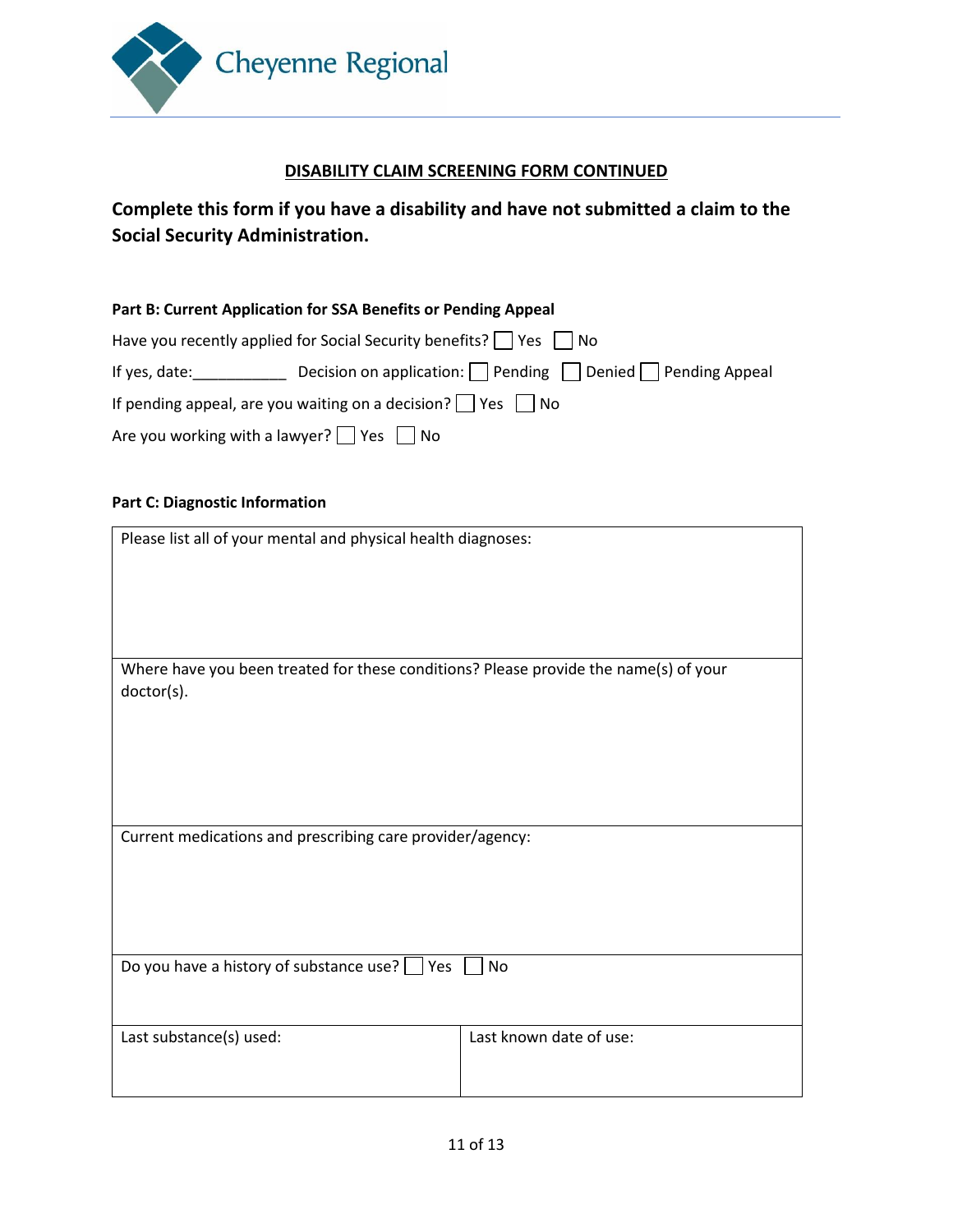

# **Community Connect Summary**

In order to serve you better, Cheyenne Regional participated in the Laramie County Goal Connect Collaborative. Goal Connect linked multiple agencies together to better serve clients, reduce duplication efforts and decrease gaps in access to the most needed services. Although the Goal Connect database is no longer active, Financial Navigators may continue to share your information with community partners upon your request to assist with your application and eligibility process throughout the community for other assistance programs.

# **Purpose and Benefits to your Care**

We want to better serve your needs through coordinating services. Sharing your individual information may reduce the need for a referral or connect you to public programs and community service groups that may help you. Participating can also reduce repeated paperwork.

## **You Choose to Participate**

We ask you to sign this form which allows Cheyenne Regional Financial Navigators to share your financial assistance application packet with community partners with whom Cheyenne Regional collaborates. It is your choice to sign. No provider may refuse to treat you if you do not sign. If you do not sign the form, Financial Navigators will not share your information. You may cancel your authorization at any time. Cheyenne Regional Financial Navigators do not receive any reimbursement, incentive, referral fees or any other type of monetary, reward, tangible or intangible benefits for such referral.

# **Security and Privacy Information**

Federal and state laws protect the privacy of your information. Financial Navigators will share information via fax upon your request. Financial Navigators comply with HIPAA privacy practices. You will receive the HIPAA notice of Privacy Practices, which gives you the additional information about the provider's respective confidentiality policies.

### **Current Collaborating Partners are:**

- Cheyenne Regional
- HealthWorks
- Peak Wellness Center, Inc.
- Needs, Inc.
- COMEA Shelter
- Community Action of Laramie County Healthcare for Homeless
- Community Action of Laramie County Kinship Support Services
- University of Wyoming Family Practice

*\*\* Financial assistance is based upon the individual organization's financial assistance policy. An approval for financial assistance with one organization does not guarantee an approval or a specific level of assistance at all locations.*